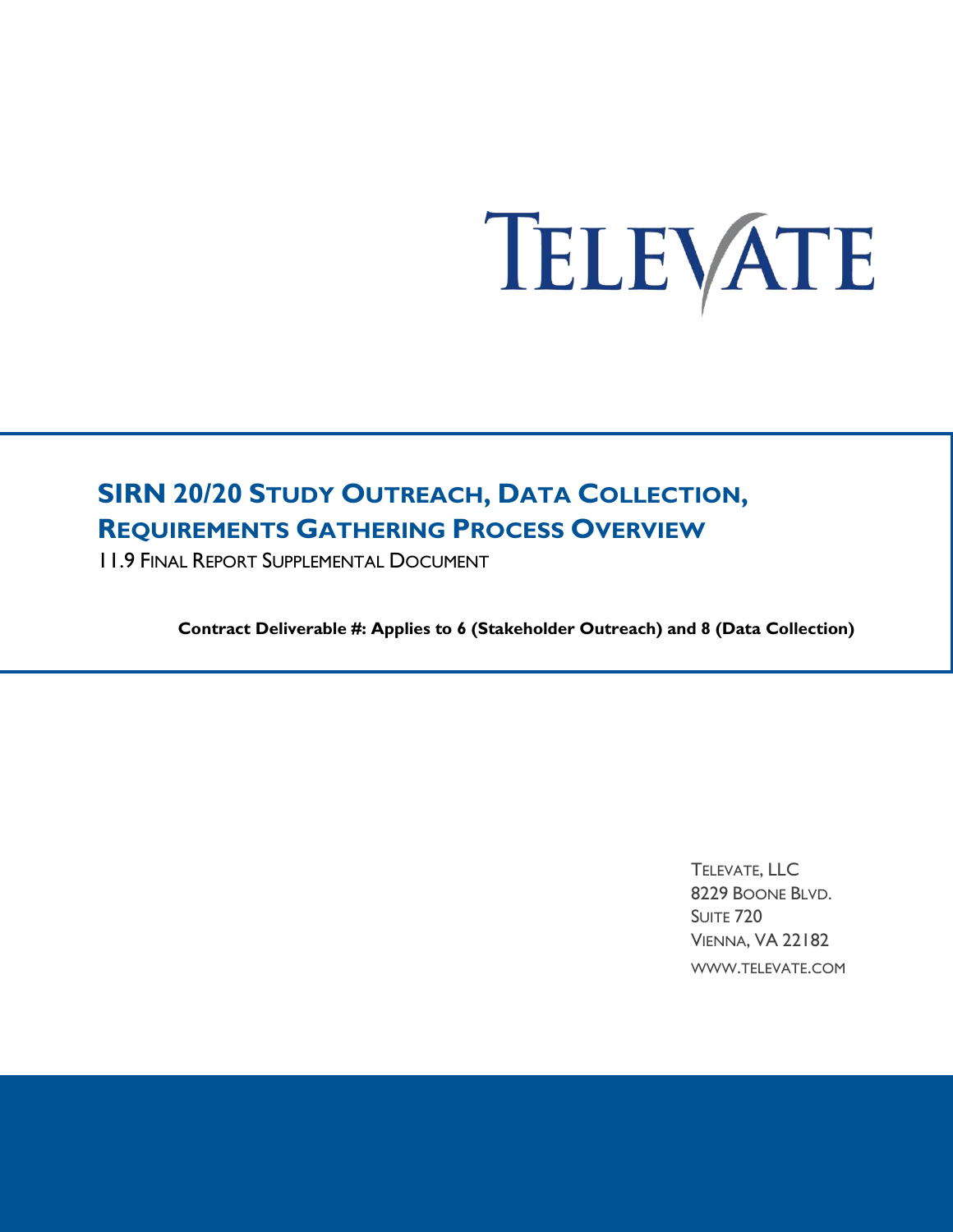## SIRN 20/20 OUTREACH, SURVEYS, AND DATA COLLECTION PROCESS

# **CONTENTS**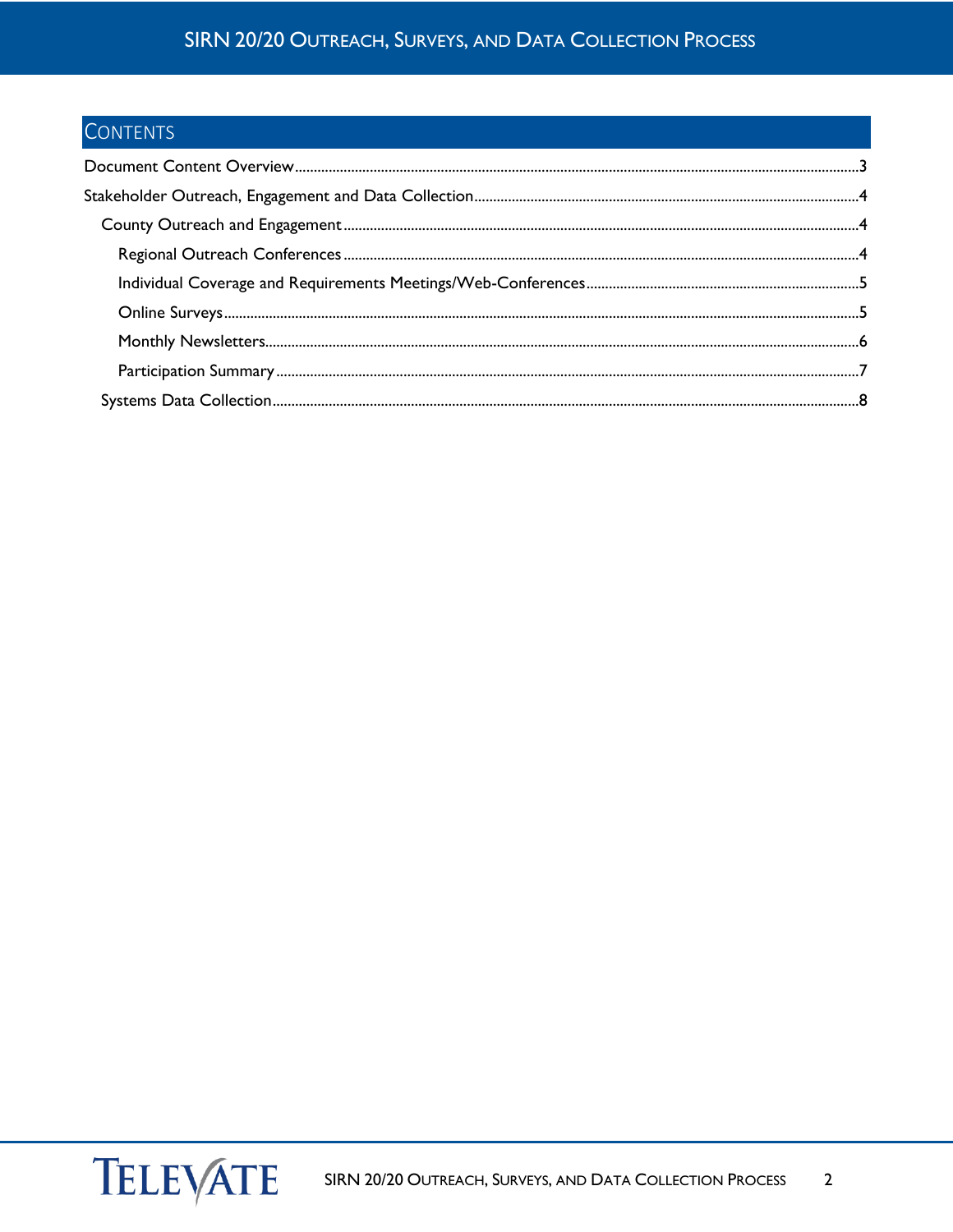# <span id="page-2-0"></span>DOCUMENT CONTENT OVERVIEW

This document provides an overview of the methodology used to inform stakeholders regarding the SIRN 20/20 Study; to collect relevant systems data; and gather feedback on system gaps and future needs.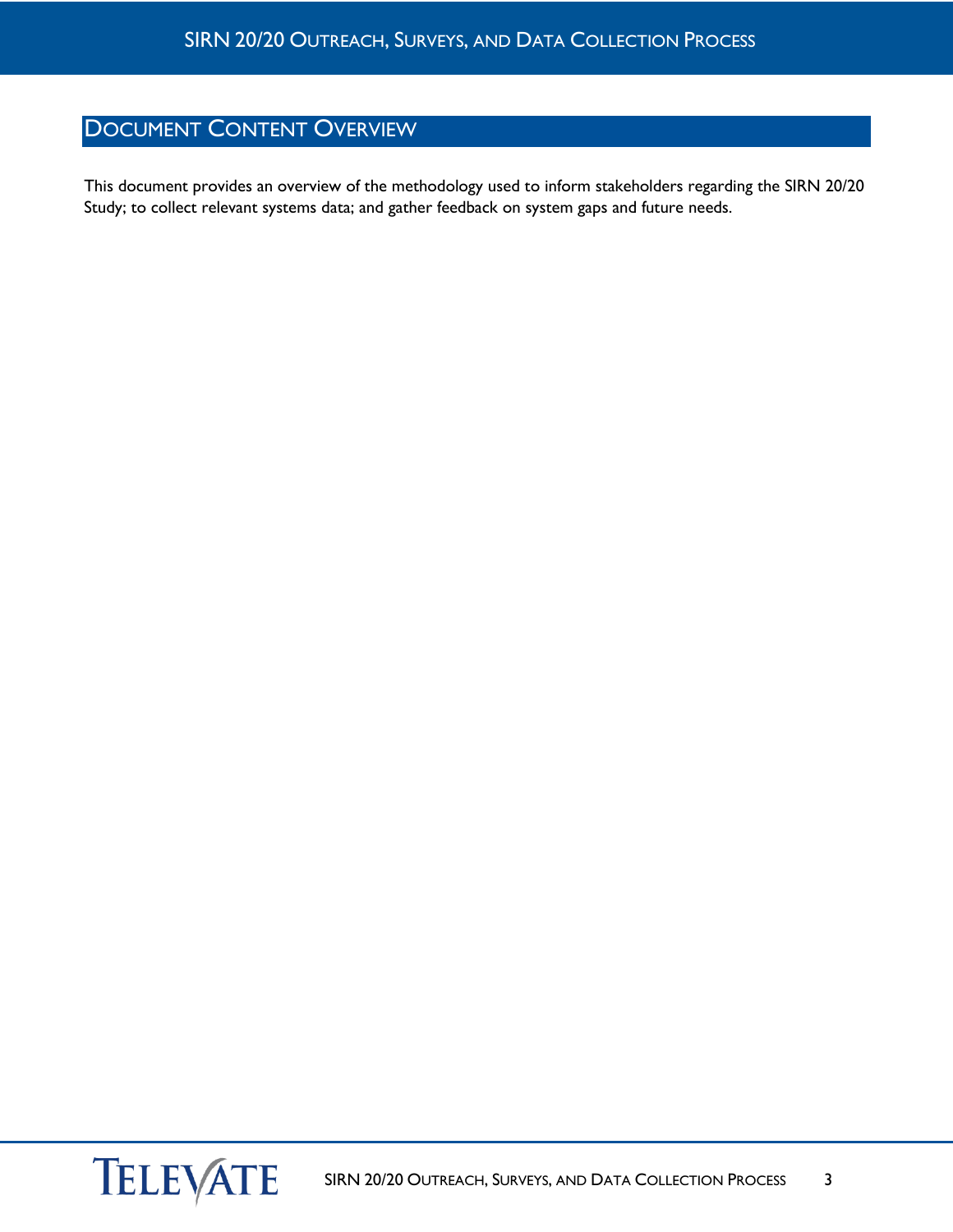## <span id="page-3-0"></span>STAKEHOLDER OUTREACH, ENGAGEMENT AND DATA COLLECTION

The objectives of the outreach and data collection process were to engage each county in such a way to inform them about the SIRN project, collect information about their current radio systems and devices, identify their needs for the radio network, and identify their ability/willingness to join the network.

#### <span id="page-3-1"></span>**COUNTY OUTREACH AND ENGAGEMENT**

County Outreach and Engagement employed multiple methods including:

- Regional Conferences
- **•** Online Surveys
- **Individual County Meetings and Web-conferences**
- Monthly Newsletters

| Outreach and Information<br><b>Forums</b>    | Participants/Audience                                                                                                                                       |
|----------------------------------------------|-------------------------------------------------------------------------------------------------------------------------------------------------------------|
| <b>Individual Meetings</b>                   | 2014: 30 Counties, 2 State Agencies, 1 Tribal Entity<br>2016: 8 Counties, 2 State Agencies, North Dakota Association of<br>Counties, Indian Affairs Council |
| 16 Regional Conferences                      | 151 Attendees - 46 Counties, 3 State Agencies                                                                                                               |
| Monthly Newsletters &<br>Informational Video | Distribution list of 950 individuals                                                                                                                        |
| April 2016 Online Survey                     | 145 Responses - All 53 Counties, 6 State Agencies, 1 Tribal Entity                                                                                          |
| October 2014 Online Survey                   | 320 Responses - 43 Counties, 5 State Agencies, 3 Others                                                                                                     |

#### <span id="page-3-2"></span>Regional Outreach Conferences

Each county was contacted to participate in Regional Outreach Conferences intended to provide an overview of the SIRN 20/20 project; review technical requirements for future systems, current systems' strengths and gaps; and discuss the groups' thoughts on integrated statewide solutions, adoption of a statewide system, and funding and governance solutions. The meetings included morning and afternoon sessions in eight cities across the state over the span of two weeks. Representatives from 46 counties and state agencies attended.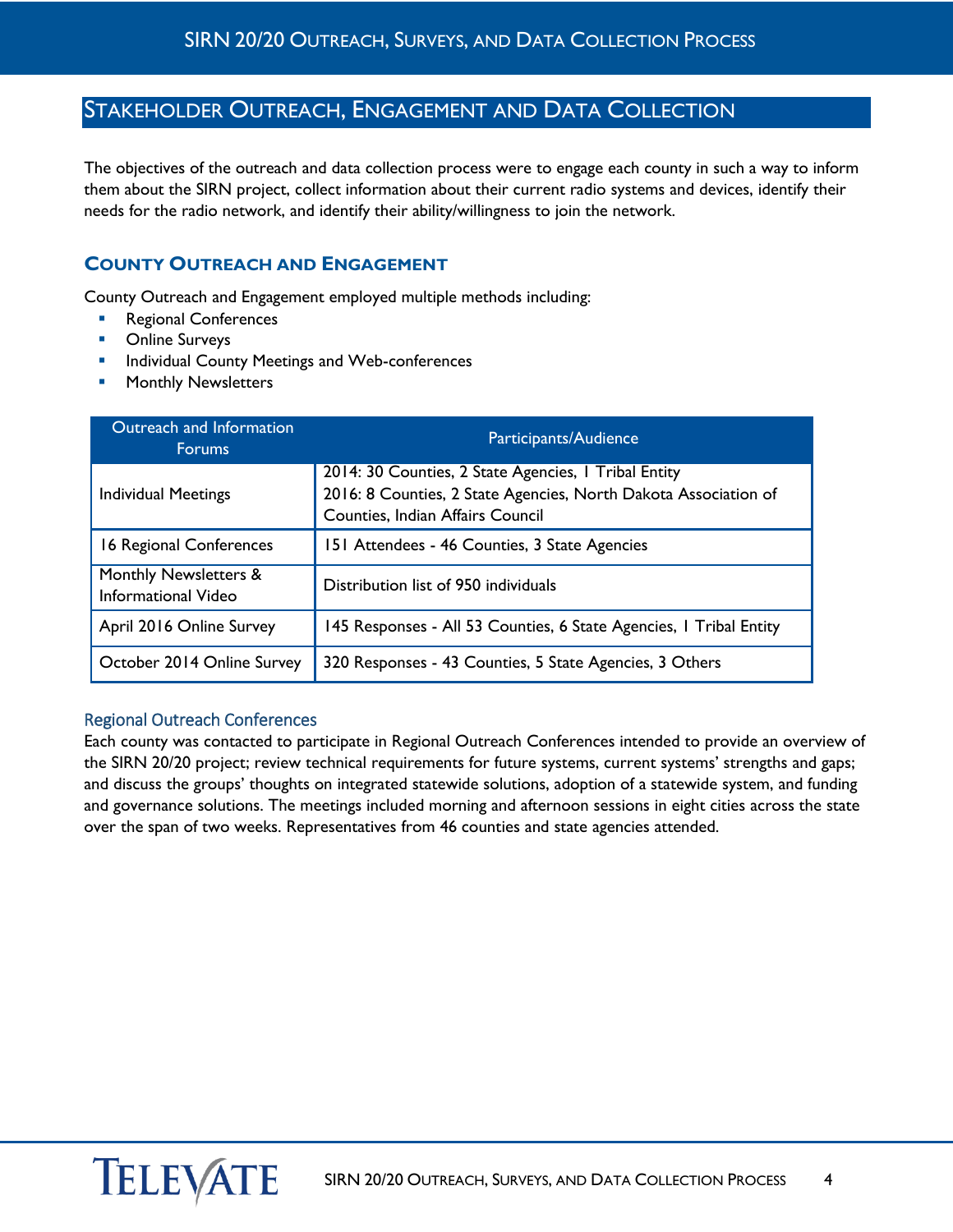## SIRN 20/20 OUTREACH, SURVEYS, AND DATA COLLECTION PROCESS

| Feb-16 |               |                 |                        |                       |                       |
|--------|---------------|-----------------|------------------------|-----------------------|-----------------------|
|        | <b>Monday</b> | <b>Tuesday</b>  | Wednesday              | <b>Thursday</b>       | <b>Friday</b>         |
|        | 15            | 16 FARGO        | <b>17 JAMESTOWN</b>    | <b>18 DEVILS LAKE</b> | <b>19 GRAND FORKS</b> |
| 9:00   |               | Cass            | <b>Griggs / Foster</b> | <b>Cavalier</b>       | <b>Grand Forks</b>    |
|        |               | <b>Steele</b>   | <b>Stutsman</b>        | <b>Rolette</b>        | Pembina               |
| 12:00  |               | Traill          | <b>Wells</b>           | <b>Towner</b>         | Walsh                 |
|        |               |                 |                        |                       |                       |
| 1:00   |               | Ransom          | <b>Barnes / Dickey</b> | <b>Barnes</b>         |                       |
|        |               | <b>Richland</b> | LaMoure / Logan        | <b>Nelson</b>         |                       |
| 4:00   |               |                 | <b>McIntosh</b>        | Ramsey                |                       |
|        |               |                 |                        |                       |                       |

|       | <b>Monday</b>          | <b>Tuesday</b>         | Wednesday           | <b>Thursday</b>            | <b>Friday</b> |
|-------|------------------------|------------------------|---------------------|----------------------------|---------------|
|       | <b>22 DICKINSON</b>    | <b>23 BISMARCK</b>     | <b>24 WILLISTON</b> | 25 MINOT                   | 26 MINOT      |
| 9:00  | <b>Billings / Dunn</b> | <b>Burleigh</b>        |                     |                            | <b>Burke</b>  |
|       | <b>Golden Valley</b>   | McLean                 |                     |                            | Mountrail     |
| 12:00 | <b>Stark</b>           | <b>DES</b>             |                     |                            | Ward          |
|       |                        |                        |                     |                            |               |
| 1:00  |                        | <b>Emmons / Mercer</b> | <b>McKenzie</b>     | <b>Bottineau / McHenry</b> |               |
|       |                        | <b>Morton</b>          | <b>Williams</b>     | Pierce                     |               |
| 4:00  |                        | Oliver                 |                     | Renville                   |               |
|       |                        |                        |                     |                            |               |
|       |                        |                        |                     |                            |               |

| $4:00$   Adams / Bowman |  |
|-------------------------|--|
| <b>Hettinger</b>        |  |
| $7.00 \mid$ Slope       |  |

#### <span id="page-4-0"></span>Individual Coverage and Requirements Meetings/Web-Conferences

The SIRN Feasibility Study advanced the Phase 1 Study individual county requirements gathering meetings efforts by engaging State Radio counties. Participants provided first-hand information about their counties' public safety agencies, radios, tower locations, and coverage gaps. Overall, thirty-eight counties and three state agencies participated.

|              | 2014 Participation | 2016 Participation | <b>Total</b> |
|--------------|--------------------|--------------------|--------------|
| County       | 30                 |                    | 38           |
| <b>State</b> |                    |                    |              |
| Associations |                    |                    |              |

#### <span id="page-4-1"></span>Online Surveys

The "SIRN 20/20 Feasibility Survey" was distributed to stakeholders affiliated with state, county, and local public safety agencies; public service agencies; along with state legislators. Survey recipients were initially selected based on their knowledge about the Statewide Interoperable Radio Network (determined based on prior meeting participation), and was expanded to Sheriff's Departments, Emergency Management Departments, and PSAPs in un- or under-represented counties.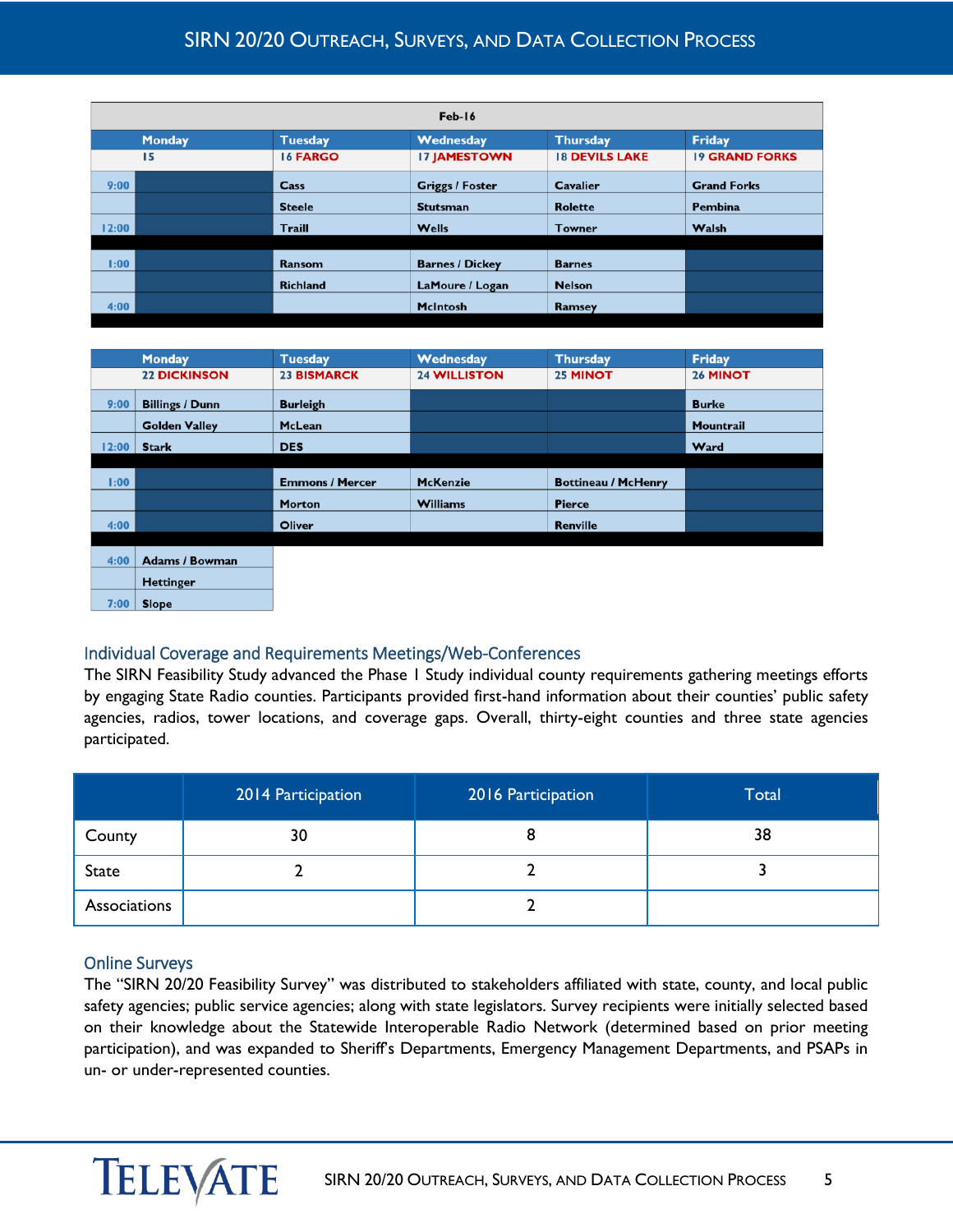Complete or partial survey responses came from 138 unique individuals representing 53 counties (including one tribe) and 6 State agencies.

As tabulated below: the 2014 Survey focused on gathering information on the current systems and how well those systems served the user base, while the 2016 survey focused on assessing stakeholder interest in SIRN and the conditions under which SIRN would be adopted.

| 2016 Topics                                                                                                                                                                                                                                                                  | 2014 Topics                                                                                                                                                                                                                                |
|------------------------------------------------------------------------------------------------------------------------------------------------------------------------------------------------------------------------------------------------------------------------------|--------------------------------------------------------------------------------------------------------------------------------------------------------------------------------------------------------------------------------------------|
| Likelihood of Participation in SIRN<br>Willingness/Ability to Contribute Assets<br>SIRN Adoption Criteria and Barriers<br>Service and Feature Requirements<br><b>County Cost-Sharing Recommendations</b><br>Governance Structure Recommendations<br>General Feedback on Plan | <b>Current Communications Tools Overview</b><br>Current Systems Strengths and Gaps<br>Interoperability Gaps<br><b>Training Requirements</b><br>Tower and Subscriber Quantities (Managers Only)<br>General Feedback on Evolution Strategies |

#### <span id="page-5-0"></span>Monthly Newsletters

Five monthly newsletters and one informational video were published over the Study duration to continually inform State and Local stakeholders regarding the SIRN proposition and Study progress.

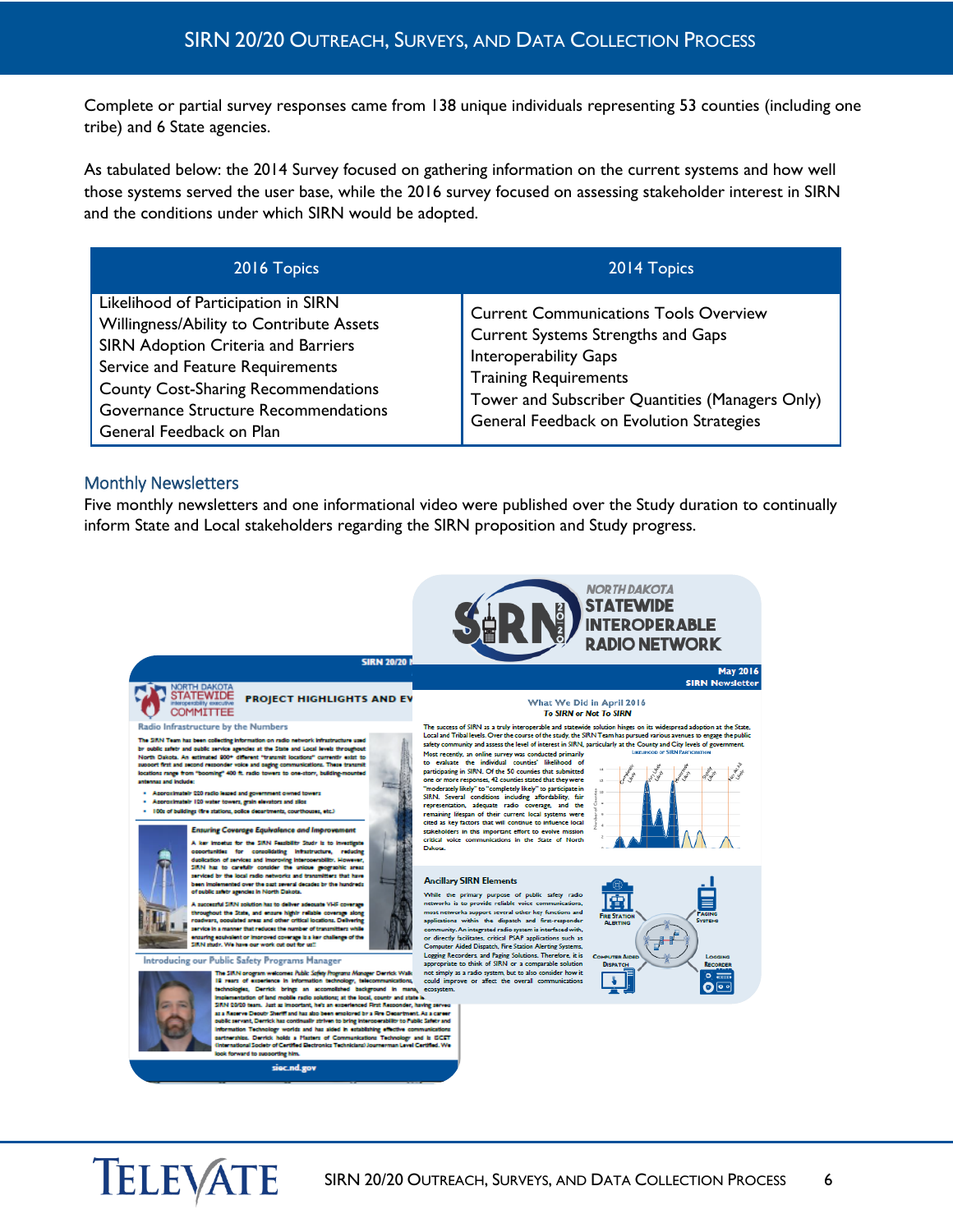#### <span id="page-6-0"></span>Participation Summary

At the completion of the outreach process, all 53 counties had been engaged in at least one outreach/data collection activity, and a majority participated in three of four.